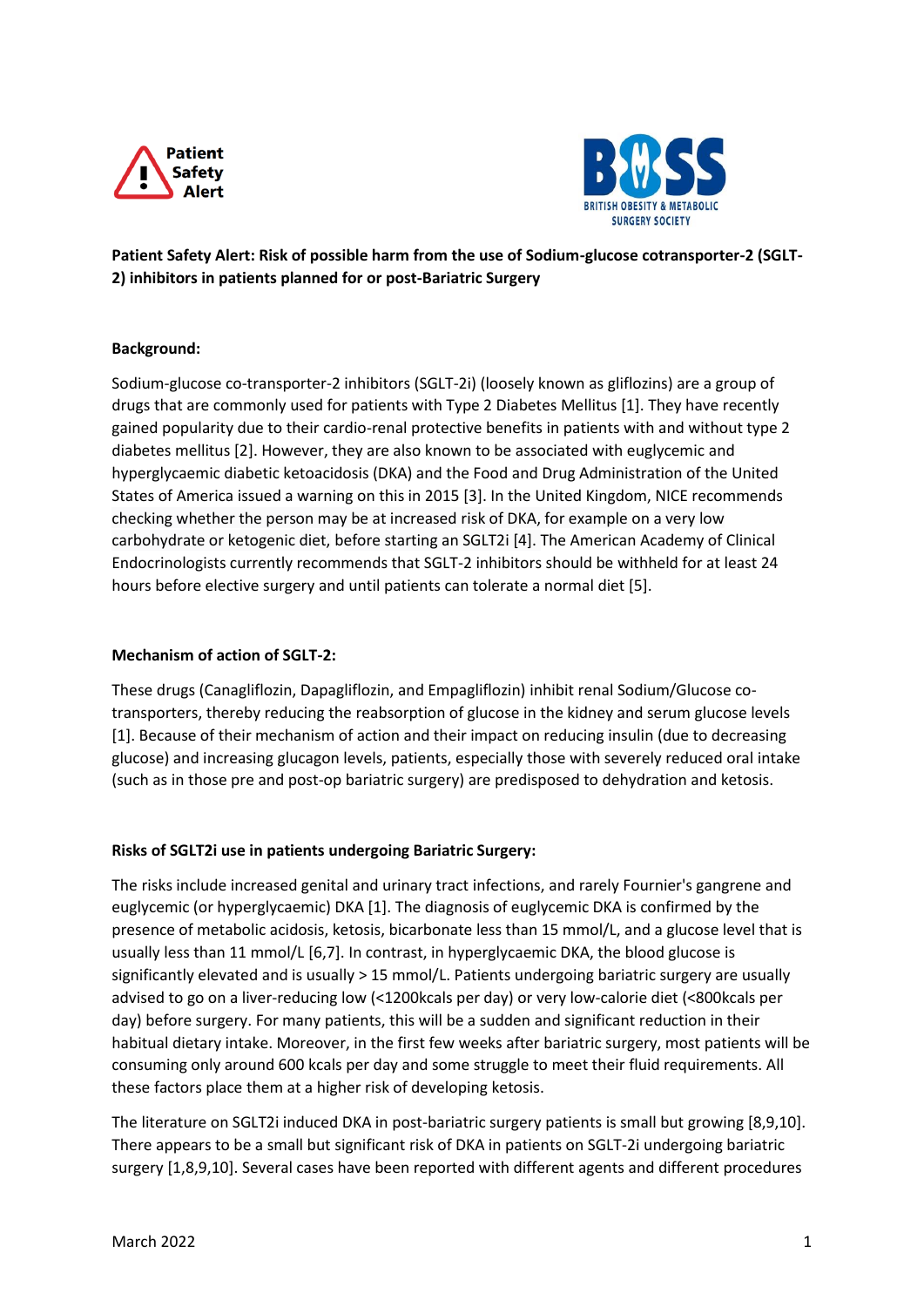[1,12]. Cases have also come to the attention of the Patient Safety Committee at British Obesity and Metabolic Surgery Society (BOMSS) of DKA in post-bariatric surgery patients in the United Kingdom where SGLT2 inhibitors were implicated.

This alert will help bariatric teams, anaesthetists, and General Practitioners manage the risks of SGLT-2 inhibitors in patients pre or post-bariatric surgery.

#### **Recommendations:**

- 1) Bariatric teams should stop any SGLT2i 48 hours before starting any preoperative diet and communicate this to the patient's General Practitioner (GP)
- 2) Bariatric teams should stop any SGLT2i 48 hours before bariatric surgery even if no preoperative diet is recommended and communicate this to the GP
- 3) Patients who have had bariatric surgery should not be started on SGLT2i without a full discussion of the pros and cons and other treatment options. The risk of DKA in the long term will vary from procedure to procedure, duration after surgery, and patient's dietary intake.
- 4) The risk of DKA due to SGLT2i in people without type 2 diabetes mellitus is very rare. However, initiation of these agents for their cardio-renal benefits in patients who have had bariatric surgery should only be after a full discussion of the pros and cons.
- 5) SLGT-2i should be withheld in any patient hospitalised for major surgery or acute serious illness. Ketones levels should be monitored daily, even if asymptomatic with normal blood glucose levels, and the drugs should only be restarted once the clinical condition has stabilised and normal oral intake established [11]. If a decision is taken to commence them at a later stage or permanently omit them, this should be communicated to the GP.

**Mitesh Sharma Rahul Nayar Yitka Graham Helen Parretti Sally Abbot Abd Tahrani Alex Miras Brijesh Madhok Kamal Mahawar**

On behalf of the BOMSS Patient Safety Committee